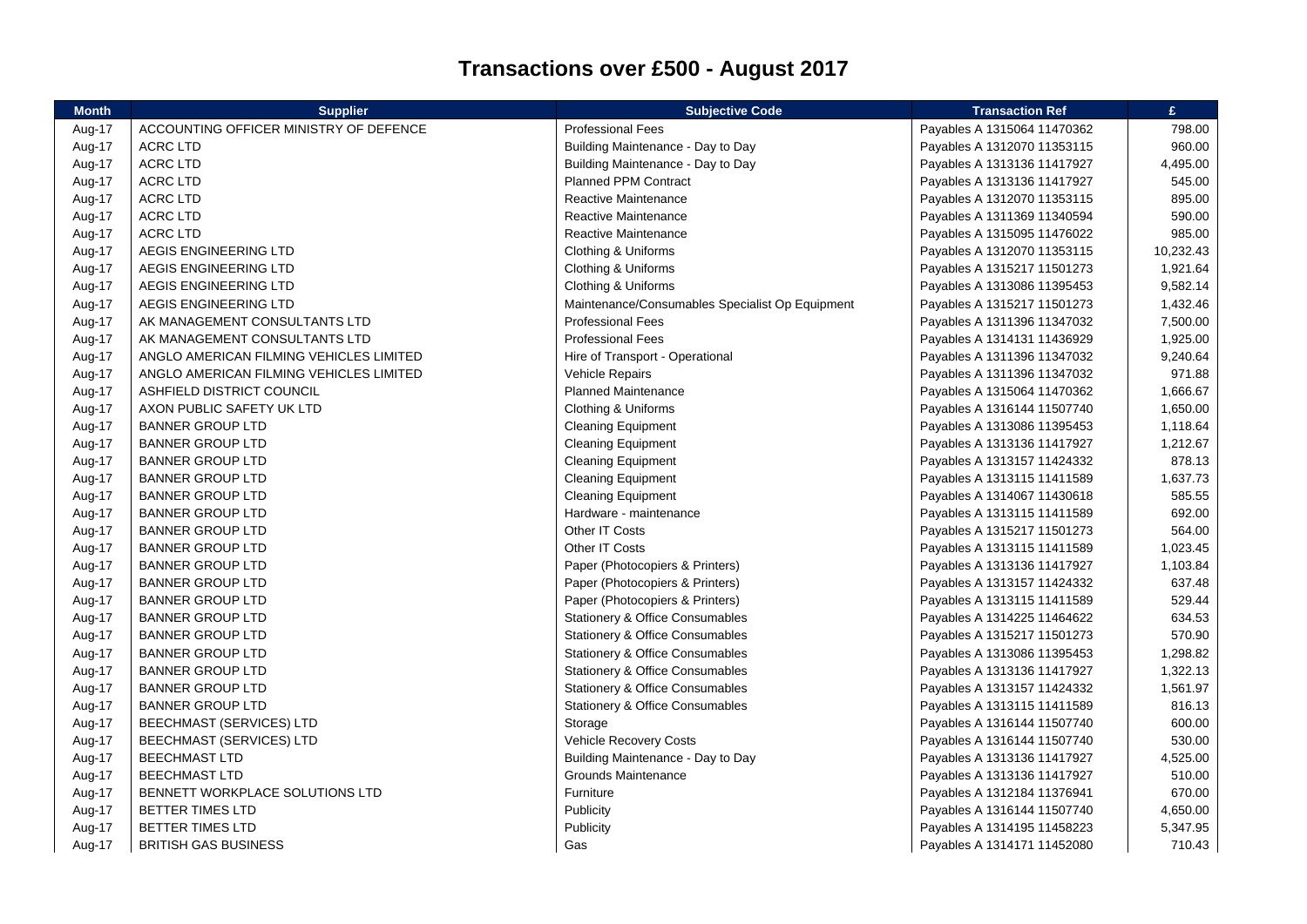| <b>Month</b>     | <b>Supplier</b>                     | <b>Subjective Code</b>                          | <b>Transaction Ref</b>      | £.        |
|------------------|-------------------------------------|-------------------------------------------------|-----------------------------|-----------|
| Aug-17           | <b>BRITISH GAS BUSINESS</b>         | Gas                                             | Payables A 1315095 11476022 | 1,763.90  |
| Aug-17           | BRITISH TELECOMMUNICATIONS PLC      | Network Management                              | Payables A 1314225 11464622 | 764.86    |
| Aug-17           | BRITISH TELECOMMUNICATIONS PLC      | Airwave Service Charges                         | Payables A 1315064 11470362 | 19,014.73 |
| Aug-17           | <b>BROOK STREET (UK) LTD</b>        | Agency / Temp Staff                             | Payables A 1312184 11376941 | 10,833.89 |
| Aug-17           | <b>BROOK STREET (UK) LTD</b>        | Agency / Temp Staff                             | Payables A 1312070 11353115 | 8,869.38  |
| Aug-17           | <b>BT GLOBAL SERVICES</b>           | Airwave Service Charges                         | Payables A 1315217 11501273 | 541.66    |
| Aug-17           | <b>BT GLOBAL SERVICES</b>           | Airwave Service Charges                         | Payables A 1312207 11383230 | 541.66    |
| Aug-17           | <b>BUDDILTD</b>                     | Maintenance/Consumables Specialist Op Equipment | Payables A 1315161 11495215 | 2,340.00  |
| Aug-17           | CAPITA BUSINESS SERVICES LTD        | <b>Hotel Accommodation</b>                      | Payables A 1312184 11376941 | 14,983.08 |
| Aug-17           | CAPITA BUSINESS SERVICES LTD        | Minor Systems                                   | Payables A 1312070 11353115 | 1,229.26  |
| Aug-17           | <b>CDW LTD</b>                      | Hardware - maintenance                          | Payables A 1311396 11347032 | 813.90    |
| Aug-17           | CERTAS ENERGY UK LTD                | <b>Diesel</b>                                   | Payables A 1311369 11340594 | 13,636.50 |
| Aug-17           | <b>CERTAS ENERGY UK LTD</b>         | Diesel                                          | Payables A 1314131 11436929 | 13,636.50 |
| Aug-17           | <b>CERTAS ENERGY UK LTD</b>         | <b>Diesel</b>                                   | Payables A 1315095 11476022 | 13,734.08 |
| Aug-17           | CHARLES FELLOWS SUPPLIES LTD        | Clothing & Uniforms                             | Payables A 1316144 11507740 | 1,060.00  |
| Aug-17           | <b>CINTRA LTD</b>                   | <b>Interpreters Fees</b>                        | Payables A 1315217 11501273 | 29,961.22 |
| Aug-17           | CITY PRESS LEEDS LTD                | Printing                                        | Payables A 1312165 11370584 | 1,920.00  |
| Aug-17           | <b>COLLEGE OF POLICING</b>          | <b>External Training Courses</b>                | Payables A 1312070 11353115 | 2,580.00  |
| Aug-17           | <b>COLLEGE OF POLICING</b>          | <b>External Training Courses</b>                | Payables A 1314225 11464622 | 2,846.50  |
| Aug-17           | <b>COLLEGE OF POLICING</b>          | <b>External Training Courses</b>                | Payables A 1315161 11495215 | 11,910.44 |
| Aug-17           | <b>COLLEGE OF POLICING</b>          | <b>Professional Fees</b>                        | Payables A 1312184 11376941 | 41,228.42 |
| Aug-17           | CROWN PET FOODS LTD                 | Police Dogs - Feed/kennelling/vets              | Payables A 1312184 11376941 | 618.44    |
| Aug-17           | <b>CUPBROOK LTD</b>                 | Stray Animals (maintenance costs)               | Payables A 1315217 11501273 | 820.00    |
| Aug-17           | DATA PRO IT LTD                     | Hardware - maintenance                          | Payables A 1315095 11476022 | 1,290.00  |
| Aug-17           | EDF ENERGY CUSTOMERS PLC            | Electricity                                     | Payables A 1315064 11470362 | 28,711.13 |
| Aug-17           | EDF ENERGY CUSTOMERS PLC            | Electricity                                     | Payables A 1312207 11383230 | 12,118.92 |
| Aug-17           | ELLIOTT GROUP LTD                   | Fixtures & Fittings                             | Payables A 1313157 11424332 | 748.00    |
| Aug-17           | ENERGY & COMPLIANCE TECHNOLOGY LTD  | <b>Fees Planned</b>                             | Payables A 1315064 11470362 | 1,620.00  |
| Aug-17           | ENVIROENERGY (NOTTINGHAM) LTD       | <b>Other Energy Costs</b>                       | Payables A 1315217 11501273 | 703.29    |
| Aug-17           | <b>EPAY LTD</b>                     | <b>Electronic Forensics</b>                     | Payables A 1311369 11340594 | 799.68    |
| Aug-17           | <b>EPAY LTD</b>                     | <b>Electronic Forensics</b>                     | Payables A 1314195 11458223 | 733.04    |
| Aug-17           | EVERYTHING EVERYWHERE LTD           | Mobile Phone Call Charges & Contract Cost       | Payables A 1315095 11476022 | 12,303.67 |
| Aug-17           | <b>FAIRACRE SERVICES</b>            | Building Maintenance - Day to Day               | Payables A 1312070 11353115 | 830.12    |
| Aug-17           | <b>FIRE SAFETY SERVICES</b>         | <b>Professional Fees</b>                        | Payables A 1312184 11376941 | 700.00    |
| Aug-17           | <b>FIRE SAFETY SERVICES</b>         | <b>Professional Fees</b>                        | Payables A 1312165 11370584 | 700.00    |
| Aug-17           | FRANCOTYP-POSTALIA LTD              | Postage Costs                                   | Payables A 1312207 11383230 | 2,929.33  |
| Aug-17           | <b>G2 RECRUITMENT SOLUTIONS LTD</b> | Agency / Temp Staff                             | Payables A 1311396 11347032 | 2,375.00  |
| Aug-17           | <b>G2 RECRUITMENT SOLUTIONS LTD</b> | Agency / Temp Staff                             | Payables A 1314225 11464622 | 2,375.00  |
| Aug-17           | <b>G2 RECRUITMENT SOLUTIONS LTD</b> | Agency / Temp Staff                             | Payables A 1312165 11370584 | 2,375.00  |
| Aug-17           | <b>G2 RECRUITMENT SOLUTIONS LTD</b> | Agency / Temp Staff                             | Payables A 1316144 11507740 | 3,800.00  |
| Aug-17           | <b>GO 2 TELECOM LTD</b>             | Other IT Costs                                  | Payables A 1312165 11370584 | 2,383.08  |
|                  | <b>HAMPSONS RECOVERY</b>            | <b>Vehicle Recovery Costs</b>                   | Payables A 1311396 11347032 | 1,710.00  |
| Aug-17<br>Aug-17 | HAYS SPECIALIST RECRUITMENT LTD     | Agency / Temp Staff                             | Payables A 1314225 11464622 | 6,625.00  |
|                  | HAYS SPECIALIST RECRUITMENT LTD     | <b>Professional Fees</b>                        |                             | 9,215.00  |
| Aug-17           | HAYS SPECIALIST RECRUITMENT LTD     | <b>Professional Fees</b>                        | Payables A 1314225 11464622 |           |
| Aug-17           |                                     |                                                 | Payables A 1311369 11340594 | 2,425.00  |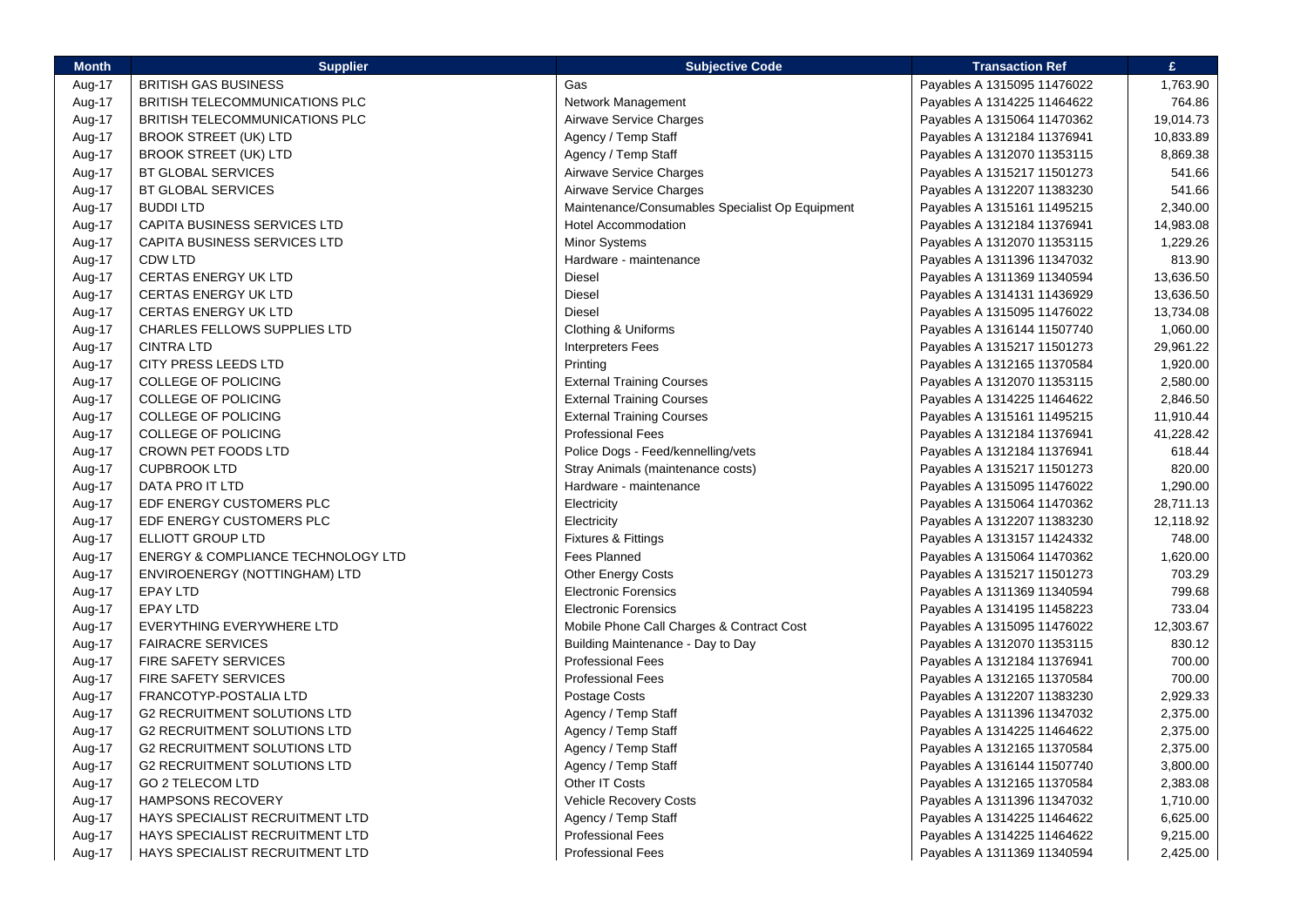| <b>Month</b> | <b>Supplier</b>                                  | <b>Subjective Code</b>            | <b>Transaction Ref</b>      | £.         |
|--------------|--------------------------------------------------|-----------------------------------|-----------------------------|------------|
| Aug-17       | HAYS SPECIALIST RECRUITMENT LTD                  | <b>Professional Fees</b>          | Payables A 1315095 11476022 | 1,697.50   |
| Aug-17       | <b>HEALTHWORK LTD</b>                            | <b>Other Medical Costs</b>        | Payables A 1313067 11389501 | 3,150.00   |
| Aug-17       | <b>HMCTS</b>                                     | <b>Other Partnerships</b>         | Payables A 1315095 11476022 | 5,879.25   |
| Aug-17       | <b>HUTCHISON 3G LIMITED</b>                      | Other Voice & Data                | Payables A 1315064 11470362 | 809.69     |
| Aug-17       | INSIGHT DIRECT (UK) LTD                          | Vehicles - Spares                 | Payables A 1313067 11389501 | 1,282.35   |
| Aug-17       | <b>IRON MOUNTAIN (UK) LTD</b>                    | Storage                           | Payables A 1312070 11353115 | 3,477.92   |
| Aug-17       | <b>IRON MOUNTAIN (UK) LTD</b>                    | Storage                           | Payables A 1316144 11507740 | 3,123.87   |
| Aug-17       | KENNETH STEWART LTD                              | <b>Professional Fees</b>          | Payables A 1315064 11470362 | 504.70     |
| Aug-17       | <b>KEY FORENSIC SERVICES LTD</b>                 | Forensic Analysis                 | Payables A 1315161 11495215 | 25,053.35  |
| Aug-17       | KIER BUSINESS SERVICES LTD                       | <b>Professional Fees</b>          | Payables A 1316144 11507740 | 9,302.00   |
| Aug-17       | LANGLEY MILL CONTRACT FLOORING LTD               | <b>Planned Maintenance</b>        | Payables A 1313157 11424332 | 749.00     |
| Aug-17       | LANGLEY MILL CONTRACT FLOORING LTD               | Reactive Maintenance              | Payables A 1313157 11424332 | 6,097.00   |
| Aug-17       | LANGUAGE LINE SOLUTIONS                          | <b>Interpreters Fees</b>          | Payables A 1312207 11383230 | 4,569.60   |
| Aug-17       | MISCO UK LTD                                     | Other IT Costs                    | Payables A 1312184 11376941 | 4,584.49   |
| Aug-17       | MOTOR ACCIDENT PROTECTION SERVICES LTD           | <b>Legal Costs</b>                | Payables A 1315161 11495215 | 1,157.11   |
| Aug-17       | <b>NEOPOST LTD</b>                               | Postage Costs                     | Payables A 1312207 11383230 | 958.00     |
| Aug-17       | NOTTINGHAM CITY COUNCIL                          | Other PA Grants                   | Payables A 1315064 11470362 | 338,619.00 |
| Aug-17       | NOTTINGHAM CITY COUNCIL                          | Rent                              | Payables A 1312207 11383230 | 32,500.00  |
| Aug-17       | NOTTINGHAMSHIRE COUNTY COUNCIL                   | <b>Professional Fees</b>          | Payables A 1312165 11370584 | 129,689.00 |
| Aug-17       | NOTTINGHAMSHIRE COUNTY COUNCIL                   | <b>Professional Fees</b>          | Payables A 1312207 11383230 | 35,224.00  |
| Aug-17       | ORBIS PROTECT LTD                                | <b>Contract Cleaning</b>          | Payables A 1315217 11501273 | 520.00     |
| Aug-17       | ORBIS PROTECT LTD                                | Vehicle Cleaning                  | Payables A 1315217 11501273 | 815.00     |
| Aug-17       | PANGBOURNE MUSICAL DISTRIBUTORS LTD              | Mobile Information System         | Payables A 1314171 11452080 | 4,260.00   |
| Aug-17       | PHOENIX SOFTWARE LTD                             | Other IT Costs                    | Payables A 1311369 11340594 | 2,642.00   |
| Aug-17       | PHOENIX SOFTWARE LTD                             | Software Licences                 | Payables A 1315095 11476022 | 13,923.40  |
| Aug-17       | POLICE AND CRIME COMMISSIONER FOR LEICESTERSHIRE | <b>External Training Courses</b>  | Payables A 1315217 11501273 | 2,425.00   |
| Aug-17       | POLICE AND CRIME COMMISSIONER FOR LEICESTERSHIRE | <b>External Training Courses</b>  | Payables A 1313157 11424332 | 5,040.00   |
| Aug-17       | POLICE AND CRIME COMMISSIONER FOR LEICESTERSHIRE | <b>External Training Courses</b>  | Payables A 1314171 11452080 | 5,040.00   |
| Aug-17       | POLICE AND CRIME COMMISSIONER FOR LEICESTERSHIRE | <b>Other Partnerships</b>         | Payables A 1313067 11389501 | 16,242.00  |
| Aug-17       | POLICE AND CRIME COMMISSIONER FOR LEICESTERSHIRE | <b>Professional Fees</b>          | Payables A 1313115 11411589 | 2,983.56   |
| Aug-17       | POLICE AND CRIME COMMISSIONER FOR LINCOLNSHIRE   | <b>Professional Fees</b>          | Payables A 1314171 11452080 | 2,339.64   |
| Aug-17       | REED SPECIALIST RECRUITMENT LTD                  | Agency / Temp Staff               | Payables A 1311396 11347032 | 3,117.00   |
| Aug-17       | REED SPECIALIST RECRUITMENT LTD                  | Agency / Temp Staff               | Payables A 1314225 11464622 | 7,592.50   |
| Aug-17       | REED SPECIALIST RECRUITMENT LTD                  | Agency / Temp Staff               | Payables A 1313067 11389501 | 1,117.00   |
| Aug-17       | RELIANCE HIGH TECH LTD                           | Building Maintenance - Day to Day | Payables A 1316144 11507740 | 653.62     |
| Aug-17       | RELIANCE HIGH TECH LTD                           | Building Maintenance - Day to Day | Payables A 1313157 11424332 | 872.10     |
| Aug-17       | RELIANCE HIGH TECH LTD                           | Building Maintenance - Day to Day | Payables A 1315095 11476022 | 523.10     |
| Aug-17       | RELIANCE HIGH TECH LTD                           | Planned PPM Contract              | Payables A 1311396 11347032 | 4,042.56   |
| Aug-17       | RELIANCE HIGH TECH LTD                           | Reactive Maintenance              | Payables A 1315095 11476022 | 934.10     |
| Aug-17       | ROYAL MAIL GROUP PLC                             | Postage Costs                     | Payables A 1315064 11470362 | 8,917.80   |
| Aug-17       | ROYAL MAIL GROUP PLC                             | Postage Costs                     | Payables A 1312207 11383230 | 5,438.23   |
| Aug-17       | <b>SLATER ELECTRICAL SERVICES LTD</b>            | <b>Other Operational Expenses</b> | Payables A 1315064 11470362 | 664.20     |
| Aug-17       | <b>SLATER ELECTRICAL SERVICES LTD</b>            | <b>Other Operational Expenses</b> | Payables A 1312207 11383230 | 915.40     |
| Aug-17       | SLATER ELECTRICAL SERVICES LTD                   | <b>Other Operational Expenses</b> | Payables A 1313157 11424332 | 1,877.45   |
| Aug-17       | SLATER ELECTRICAL SERVICES LTD                   | Reactive Maintenance              | Payables A 1315064 11470362 | 1,664.80   |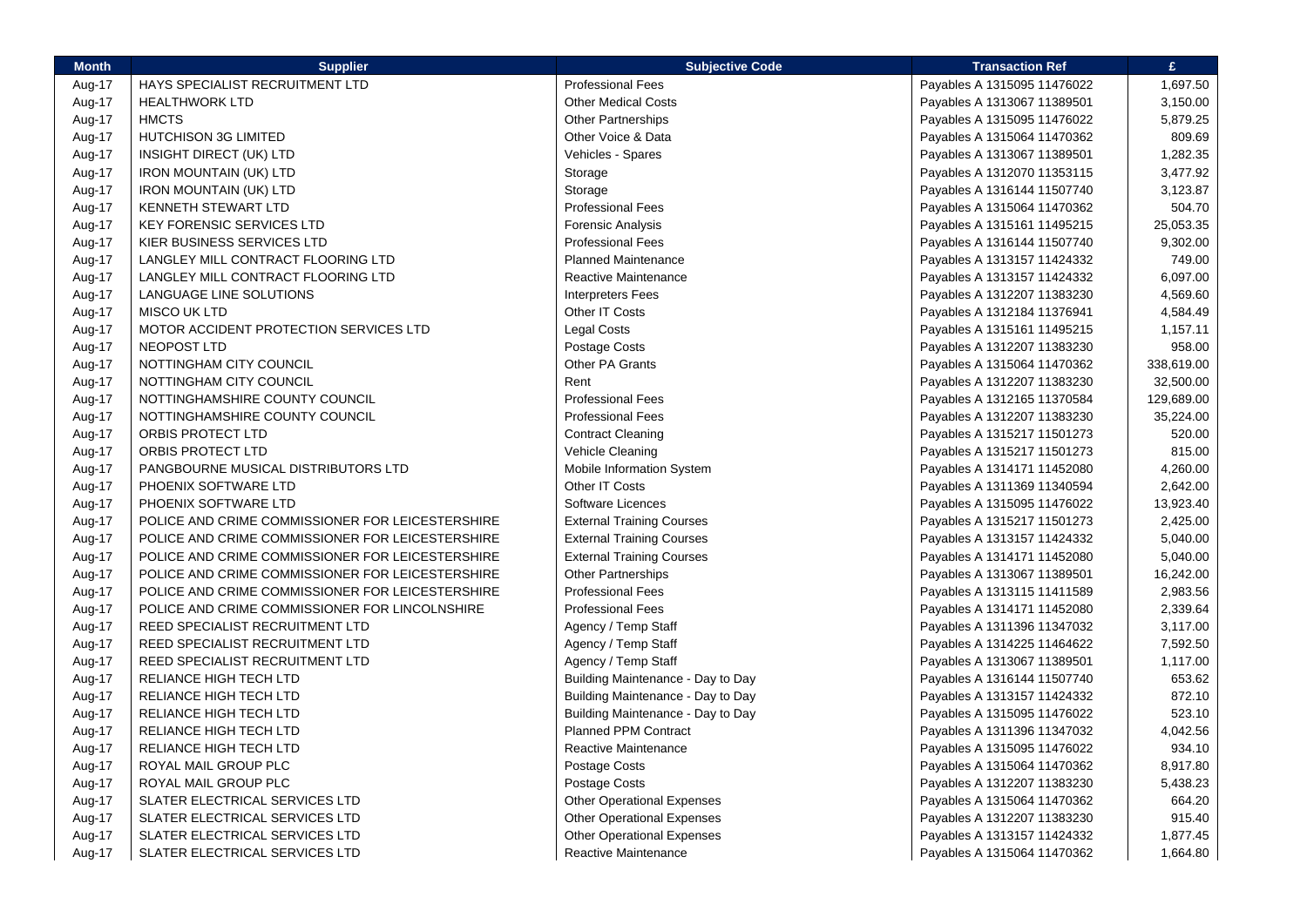| SOLO SERVICE GROUP LTD<br><b>Cleaning Equipment</b><br>1,090.00<br>Aug-17<br>Payables A 1314171 11452080<br>SOLO SERVICE GROUP LTD<br><b>Contract Cleaning</b><br>46,011.00<br>Aug-17<br>Payables A 1312165 11370584<br>SOLOS CONSULTANTS LTD<br>Agency / Temp Staff<br>3,851.15<br>Aug-17<br>Payables A 1312165 11370584<br>2,922.33<br>SOLOS CONSULTANTS LTD<br>Agency / Temp Staff<br>Aug-17<br>Payables A 1315217 11501273<br>SONIC COMMUNICATIONS (INTERNATIONAL) LTD<br>Clothing & Uniforms<br>Payables A 1312070 11353115<br>668.50<br>Aug-17<br><b>Vehicle Recovery Costs</b><br>1,497.00<br>Aug-17<br><b>SPARROW RECOVERY</b><br>Payables A 1314195 11458223<br>Aug-17<br><b>T &amp; S HEATING LTD</b><br>Building Maintenance - Day to Day<br>Payables A 1311369 11340594<br>1,441.19<br><b>T &amp; S HEATING LTD</b><br>Building Maintenance - Day to Day<br>607.13<br>Aug-17<br>Payables A 1312207 11383230<br><b>Professional Fees</b><br>780.50<br>Aug-17<br>TETRA SCENE OF CRIME LTD<br>Payables A 1311396 11347032<br>600.00<br>UNIVERSITY HOSPITALS OF LEICESTER NHST<br>Pathologists Fees<br>Aug-17<br>Payables A 1312207 11383230<br>Aug-17<br>UNIVERSITY OF LEICESTER<br>Pathologists Fees<br>10,344.00<br>Payables A 1312165 11370584<br>43,484.92<br>Aug-17<br><b>VENSON NOTTS LTD</b><br>Upkeep of Transport & Plant<br>Payables A 1313157 11424332<br>Venson PPM<br><b>VENSON NOTTS LTD</b><br>120,093.26<br>Aug-17<br>Payables A 1313157 11424332<br>Venson DSAF<br>98,483.75<br>Aug-17<br><b>VENSON NOTTS LTD</b><br>Payables A 1313157 11424332<br><b>Waste Disposal</b><br>5,701.96<br>Aug-17<br>VEOLIA ENVIRONMENTAL SERVICES (UK) LTD<br>Payables A 1315217 11501273<br>Mobile Phone Call Charges & Contract Cost<br>114,904.80<br>Aug-17<br>VIRGIN MEDIA BUSINESS LTD<br>Payables A 1313115 11411589<br><b>VIRGIN MEDIA BUSINESS LTD</b><br>Network Management<br>16,694.19<br>Aug-17<br>Payables A 1315064 11470362<br>VIRGIN MEDIA BUSINESS LTD<br>Network Management<br>634.65<br>Aug-17<br>Payables A 1312207 11383230<br>23,000.00<br>Aug-17<br><b>VODAFONE CORPORATE LIMITED</b><br><b>Minor Systems</b><br>Payables A 1311396 11347032<br>Mobile Phone Call Charges & Contract Cost<br>5,225.10<br>Aug-17<br><b>VODAFONE CORPORATE LIMITED</b><br>Payables A 1316144 11507740<br>WA PRODUCTS (UK) LTD<br>Clothing & Uniforms<br>828.00<br>Aug-17<br>Payables A 1312165 11370584<br>Clothing & Uniforms<br>1,445.00<br>Aug-17<br>WA PRODUCTS (UK) LTD<br>Payables A 1315217 11501273<br>WA PRODUCTS (UK) LTD<br><b>Fixtures &amp; Fittings</b><br>586.66<br>Aug-17<br>Payables A 1312165 11370584<br>Aug-17<br>WA PRODUCTS (UK) LTD<br><b>Fixtures &amp; Fittings</b><br>1,803.46<br>Payables A 1315217 11501273<br>Maintenance/Consumables Specialist Op Equipment<br>2,379.01<br>Aug-17<br>WA PRODUCTS (UK) LTD<br>Payables A 1312165 11370584<br><b>Professional Fees</b><br>WA PRODUCTS (UK) LTD<br>1,734.00<br>Aug-17<br>Payables A 1312165 11370584<br><b>Specialist Operational Equipment</b><br>Aug-17<br>WA PRODUCTS (UK) LTD<br>Payables A 1312165 11370584<br>2,618.08<br><b>Specialist Operational Equipment</b><br>621.74<br>Aug-17<br>WA PRODUCTS (UK) LTD<br>Payables A 1315217 11501273<br>WA PRODUCTS (UK) LTD<br><b>Training Materials</b><br>521.45<br>Aug-17<br>Payables A 1312165 11370584<br>2,473.47<br><b>WORK JUNCTION LTD</b><br><b>Fixtures &amp; Fittings</b><br>Aug-17<br>Payables A 1312207 11383230<br>MICHAEL PAGE INTERNATIONAL RECRUITMENT<br>Agency / Temp Staff<br>2,041.75<br>Aug-17<br>Payables A 1311396 11347032<br>MICHAEL PAGE INTERNATIONAL RECRUITMENT<br>Agency / Temp Staff<br>Aug-17<br>Payables A 1314225 11464622<br>8,167.00<br>Other Partnerships<br>22,875.00<br>Aug-17<br>POLICE AND CRIME COMMISSIONER FOR NORTHAMPTONSHIRE<br>Payables A 1311396 11347032<br>SOUTHWELL TOWN COUNCIL<br><b>Hotel Accommodation</b><br>900.00<br>Aug-17<br>Payables A 1311396 11347032<br>1,759.00<br>Aug-17<br>PERSONAL BEST LIFE COACHING<br><b>External Training Courses</b><br>Payables A 1316144 11507740<br>SHIRE PROFESSIONAL CHARTERED PSYCHOLOGISTS<br><b>External Training Courses</b><br>1,500.00<br>Aug-17<br>Payables A 1311396 11347032<br>Aug-17<br>SORINTEQ LTD<br><b>External Training Courses</b><br>2,600.00<br>Payables A 1311369 11340594<br>Aug-17<br><b>INTAFORENSICS LTD</b><br><b>Other Operational Expenses</b><br>Payables A 1314131 11436929<br>5,538.96<br><b>Pension Strain</b><br><b>NCC PENSION FUND</b><br>19,418.28<br>Aug-17<br>Payables A 1314195 11458223<br><b>Pension Strain</b><br>22,648.39<br>Aug-17<br><b>NCC PENSION FUND</b><br>Payables A 1315095 11476022<br>SP SERVICES UK LTD<br>Maintenance/Consumables Specialist Op Equipment<br>3,904.33<br>Aug-17<br>Payables A 1316144 11507740<br>SMARTDESK SYSTEMS LTD T/A TGS SERVICES (UK) LTD<br>Network Management<br>942.43<br>Aug-17<br>Payables A 1311396 11347032<br>THE NETWORK COLLECTIVE LTD<br>Network Management<br>1,495.00<br>Aug-17<br>Payables A 1315064 11470362<br>JML SOFTWARE SOLUTIONS LTD<br>Hardware - purchase<br>Payables A 1314067 11430618<br>700.00<br>Aug-17 | <b>Month</b> | <b>Supplier</b>     | <b>Subjective Code</b> | <b>Transaction Ref</b>      | £        |
|---------------------------------------------------------------------------------------------------------------------------------------------------------------------------------------------------------------------------------------------------------------------------------------------------------------------------------------------------------------------------------------------------------------------------------------------------------------------------------------------------------------------------------------------------------------------------------------------------------------------------------------------------------------------------------------------------------------------------------------------------------------------------------------------------------------------------------------------------------------------------------------------------------------------------------------------------------------------------------------------------------------------------------------------------------------------------------------------------------------------------------------------------------------------------------------------------------------------------------------------------------------------------------------------------------------------------------------------------------------------------------------------------------------------------------------------------------------------------------------------------------------------------------------------------------------------------------------------------------------------------------------------------------------------------------------------------------------------------------------------------------------------------------------------------------------------------------------------------------------------------------------------------------------------------------------------------------------------------------------------------------------------------------------------------------------------------------------------------------------------------------------------------------------------------------------------------------------------------------------------------------------------------------------------------------------------------------------------------------------------------------------------------------------------------------------------------------------------------------------------------------------------------------------------------------------------------------------------------------------------------------------------------------------------------------------------------------------------------------------------------------------------------------------------------------------------------------------------------------------------------------------------------------------------------------------------------------------------------------------------------------------------------------------------------------------------------------------------------------------------------------------------------------------------------------------------------------------------------------------------------------------------------------------------------------------------------------------------------------------------------------------------------------------------------------------------------------------------------------------------------------------------------------------------------------------------------------------------------------------------------------------------------------------------------------------------------------------------------------------------------------------------------------------------------------------------------------------------------------------------------------------------------------------------------------------------------------------------------------------------------------------------------------------------------------------------------------------------------------------------------------------------------------------------------------------------------------------------------------------------------------------------------------------------------------------------------------------------------------------------------------------------------------------------------------------------------------------------------------------------------------------------------------------------------------------------------------------------------------------------------------------------------------------------------------------------------------------------------------------------------------------------------------------------------------------------------------------------------------------------------------------------------------------------------------------------------------------------------------------------------------------------------------------------------------------------------------------------------------------------------------------------------------------|--------------|---------------------|------------------------|-----------------------------|----------|
|                                                                                                                                                                                                                                                                                                                                                                                                                                                                                                                                                                                                                                                                                                                                                                                                                                                                                                                                                                                                                                                                                                                                                                                                                                                                                                                                                                                                                                                                                                                                                                                                                                                                                                                                                                                                                                                                                                                                                                                                                                                                                                                                                                                                                                                                                                                                                                                                                                                                                                                                                                                                                                                                                                                                                                                                                                                                                                                                                                                                                                                                                                                                                                                                                                                                                                                                                                                                                                                                                                                                                                                                                                                                                                                                                                                                                                                                                                                                                                                                                                                                                                                                                                                                                                                                                                                                                                                                                                                                                                                                                                                                                                                                                                                                                                                                                                                                                                                                                                                                                                                                                                                                                               |              |                     |                        |                             |          |
|                                                                                                                                                                                                                                                                                                                                                                                                                                                                                                                                                                                                                                                                                                                                                                                                                                                                                                                                                                                                                                                                                                                                                                                                                                                                                                                                                                                                                                                                                                                                                                                                                                                                                                                                                                                                                                                                                                                                                                                                                                                                                                                                                                                                                                                                                                                                                                                                                                                                                                                                                                                                                                                                                                                                                                                                                                                                                                                                                                                                                                                                                                                                                                                                                                                                                                                                                                                                                                                                                                                                                                                                                                                                                                                                                                                                                                                                                                                                                                                                                                                                                                                                                                                                                                                                                                                                                                                                                                                                                                                                                                                                                                                                                                                                                                                                                                                                                                                                                                                                                                                                                                                                                               |              |                     |                        |                             |          |
|                                                                                                                                                                                                                                                                                                                                                                                                                                                                                                                                                                                                                                                                                                                                                                                                                                                                                                                                                                                                                                                                                                                                                                                                                                                                                                                                                                                                                                                                                                                                                                                                                                                                                                                                                                                                                                                                                                                                                                                                                                                                                                                                                                                                                                                                                                                                                                                                                                                                                                                                                                                                                                                                                                                                                                                                                                                                                                                                                                                                                                                                                                                                                                                                                                                                                                                                                                                                                                                                                                                                                                                                                                                                                                                                                                                                                                                                                                                                                                                                                                                                                                                                                                                                                                                                                                                                                                                                                                                                                                                                                                                                                                                                                                                                                                                                                                                                                                                                                                                                                                                                                                                                                               |              |                     |                        |                             |          |
|                                                                                                                                                                                                                                                                                                                                                                                                                                                                                                                                                                                                                                                                                                                                                                                                                                                                                                                                                                                                                                                                                                                                                                                                                                                                                                                                                                                                                                                                                                                                                                                                                                                                                                                                                                                                                                                                                                                                                                                                                                                                                                                                                                                                                                                                                                                                                                                                                                                                                                                                                                                                                                                                                                                                                                                                                                                                                                                                                                                                                                                                                                                                                                                                                                                                                                                                                                                                                                                                                                                                                                                                                                                                                                                                                                                                                                                                                                                                                                                                                                                                                                                                                                                                                                                                                                                                                                                                                                                                                                                                                                                                                                                                                                                                                                                                                                                                                                                                                                                                                                                                                                                                                               |              |                     |                        |                             |          |
|                                                                                                                                                                                                                                                                                                                                                                                                                                                                                                                                                                                                                                                                                                                                                                                                                                                                                                                                                                                                                                                                                                                                                                                                                                                                                                                                                                                                                                                                                                                                                                                                                                                                                                                                                                                                                                                                                                                                                                                                                                                                                                                                                                                                                                                                                                                                                                                                                                                                                                                                                                                                                                                                                                                                                                                                                                                                                                                                                                                                                                                                                                                                                                                                                                                                                                                                                                                                                                                                                                                                                                                                                                                                                                                                                                                                                                                                                                                                                                                                                                                                                                                                                                                                                                                                                                                                                                                                                                                                                                                                                                                                                                                                                                                                                                                                                                                                                                                                                                                                                                                                                                                                                               |              |                     |                        |                             |          |
|                                                                                                                                                                                                                                                                                                                                                                                                                                                                                                                                                                                                                                                                                                                                                                                                                                                                                                                                                                                                                                                                                                                                                                                                                                                                                                                                                                                                                                                                                                                                                                                                                                                                                                                                                                                                                                                                                                                                                                                                                                                                                                                                                                                                                                                                                                                                                                                                                                                                                                                                                                                                                                                                                                                                                                                                                                                                                                                                                                                                                                                                                                                                                                                                                                                                                                                                                                                                                                                                                                                                                                                                                                                                                                                                                                                                                                                                                                                                                                                                                                                                                                                                                                                                                                                                                                                                                                                                                                                                                                                                                                                                                                                                                                                                                                                                                                                                                                                                                                                                                                                                                                                                                               |              |                     |                        |                             |          |
|                                                                                                                                                                                                                                                                                                                                                                                                                                                                                                                                                                                                                                                                                                                                                                                                                                                                                                                                                                                                                                                                                                                                                                                                                                                                                                                                                                                                                                                                                                                                                                                                                                                                                                                                                                                                                                                                                                                                                                                                                                                                                                                                                                                                                                                                                                                                                                                                                                                                                                                                                                                                                                                                                                                                                                                                                                                                                                                                                                                                                                                                                                                                                                                                                                                                                                                                                                                                                                                                                                                                                                                                                                                                                                                                                                                                                                                                                                                                                                                                                                                                                                                                                                                                                                                                                                                                                                                                                                                                                                                                                                                                                                                                                                                                                                                                                                                                                                                                                                                                                                                                                                                                                               |              |                     |                        |                             |          |
|                                                                                                                                                                                                                                                                                                                                                                                                                                                                                                                                                                                                                                                                                                                                                                                                                                                                                                                                                                                                                                                                                                                                                                                                                                                                                                                                                                                                                                                                                                                                                                                                                                                                                                                                                                                                                                                                                                                                                                                                                                                                                                                                                                                                                                                                                                                                                                                                                                                                                                                                                                                                                                                                                                                                                                                                                                                                                                                                                                                                                                                                                                                                                                                                                                                                                                                                                                                                                                                                                                                                                                                                                                                                                                                                                                                                                                                                                                                                                                                                                                                                                                                                                                                                                                                                                                                                                                                                                                                                                                                                                                                                                                                                                                                                                                                                                                                                                                                                                                                                                                                                                                                                                               |              |                     |                        |                             |          |
|                                                                                                                                                                                                                                                                                                                                                                                                                                                                                                                                                                                                                                                                                                                                                                                                                                                                                                                                                                                                                                                                                                                                                                                                                                                                                                                                                                                                                                                                                                                                                                                                                                                                                                                                                                                                                                                                                                                                                                                                                                                                                                                                                                                                                                                                                                                                                                                                                                                                                                                                                                                                                                                                                                                                                                                                                                                                                                                                                                                                                                                                                                                                                                                                                                                                                                                                                                                                                                                                                                                                                                                                                                                                                                                                                                                                                                                                                                                                                                                                                                                                                                                                                                                                                                                                                                                                                                                                                                                                                                                                                                                                                                                                                                                                                                                                                                                                                                                                                                                                                                                                                                                                                               |              |                     |                        |                             |          |
|                                                                                                                                                                                                                                                                                                                                                                                                                                                                                                                                                                                                                                                                                                                                                                                                                                                                                                                                                                                                                                                                                                                                                                                                                                                                                                                                                                                                                                                                                                                                                                                                                                                                                                                                                                                                                                                                                                                                                                                                                                                                                                                                                                                                                                                                                                                                                                                                                                                                                                                                                                                                                                                                                                                                                                                                                                                                                                                                                                                                                                                                                                                                                                                                                                                                                                                                                                                                                                                                                                                                                                                                                                                                                                                                                                                                                                                                                                                                                                                                                                                                                                                                                                                                                                                                                                                                                                                                                                                                                                                                                                                                                                                                                                                                                                                                                                                                                                                                                                                                                                                                                                                                                               |              |                     |                        |                             |          |
|                                                                                                                                                                                                                                                                                                                                                                                                                                                                                                                                                                                                                                                                                                                                                                                                                                                                                                                                                                                                                                                                                                                                                                                                                                                                                                                                                                                                                                                                                                                                                                                                                                                                                                                                                                                                                                                                                                                                                                                                                                                                                                                                                                                                                                                                                                                                                                                                                                                                                                                                                                                                                                                                                                                                                                                                                                                                                                                                                                                                                                                                                                                                                                                                                                                                                                                                                                                                                                                                                                                                                                                                                                                                                                                                                                                                                                                                                                                                                                                                                                                                                                                                                                                                                                                                                                                                                                                                                                                                                                                                                                                                                                                                                                                                                                                                                                                                                                                                                                                                                                                                                                                                                               |              |                     |                        |                             |          |
|                                                                                                                                                                                                                                                                                                                                                                                                                                                                                                                                                                                                                                                                                                                                                                                                                                                                                                                                                                                                                                                                                                                                                                                                                                                                                                                                                                                                                                                                                                                                                                                                                                                                                                                                                                                                                                                                                                                                                                                                                                                                                                                                                                                                                                                                                                                                                                                                                                                                                                                                                                                                                                                                                                                                                                                                                                                                                                                                                                                                                                                                                                                                                                                                                                                                                                                                                                                                                                                                                                                                                                                                                                                                                                                                                                                                                                                                                                                                                                                                                                                                                                                                                                                                                                                                                                                                                                                                                                                                                                                                                                                                                                                                                                                                                                                                                                                                                                                                                                                                                                                                                                                                                               |              |                     |                        |                             |          |
|                                                                                                                                                                                                                                                                                                                                                                                                                                                                                                                                                                                                                                                                                                                                                                                                                                                                                                                                                                                                                                                                                                                                                                                                                                                                                                                                                                                                                                                                                                                                                                                                                                                                                                                                                                                                                                                                                                                                                                                                                                                                                                                                                                                                                                                                                                                                                                                                                                                                                                                                                                                                                                                                                                                                                                                                                                                                                                                                                                                                                                                                                                                                                                                                                                                                                                                                                                                                                                                                                                                                                                                                                                                                                                                                                                                                                                                                                                                                                                                                                                                                                                                                                                                                                                                                                                                                                                                                                                                                                                                                                                                                                                                                                                                                                                                                                                                                                                                                                                                                                                                                                                                                                               |              |                     |                        |                             |          |
|                                                                                                                                                                                                                                                                                                                                                                                                                                                                                                                                                                                                                                                                                                                                                                                                                                                                                                                                                                                                                                                                                                                                                                                                                                                                                                                                                                                                                                                                                                                                                                                                                                                                                                                                                                                                                                                                                                                                                                                                                                                                                                                                                                                                                                                                                                                                                                                                                                                                                                                                                                                                                                                                                                                                                                                                                                                                                                                                                                                                                                                                                                                                                                                                                                                                                                                                                                                                                                                                                                                                                                                                                                                                                                                                                                                                                                                                                                                                                                                                                                                                                                                                                                                                                                                                                                                                                                                                                                                                                                                                                                                                                                                                                                                                                                                                                                                                                                                                                                                                                                                                                                                                                               |              |                     |                        |                             |          |
|                                                                                                                                                                                                                                                                                                                                                                                                                                                                                                                                                                                                                                                                                                                                                                                                                                                                                                                                                                                                                                                                                                                                                                                                                                                                                                                                                                                                                                                                                                                                                                                                                                                                                                                                                                                                                                                                                                                                                                                                                                                                                                                                                                                                                                                                                                                                                                                                                                                                                                                                                                                                                                                                                                                                                                                                                                                                                                                                                                                                                                                                                                                                                                                                                                                                                                                                                                                                                                                                                                                                                                                                                                                                                                                                                                                                                                                                                                                                                                                                                                                                                                                                                                                                                                                                                                                                                                                                                                                                                                                                                                                                                                                                                                                                                                                                                                                                                                                                                                                                                                                                                                                                                               |              |                     |                        |                             |          |
|                                                                                                                                                                                                                                                                                                                                                                                                                                                                                                                                                                                                                                                                                                                                                                                                                                                                                                                                                                                                                                                                                                                                                                                                                                                                                                                                                                                                                                                                                                                                                                                                                                                                                                                                                                                                                                                                                                                                                                                                                                                                                                                                                                                                                                                                                                                                                                                                                                                                                                                                                                                                                                                                                                                                                                                                                                                                                                                                                                                                                                                                                                                                                                                                                                                                                                                                                                                                                                                                                                                                                                                                                                                                                                                                                                                                                                                                                                                                                                                                                                                                                                                                                                                                                                                                                                                                                                                                                                                                                                                                                                                                                                                                                                                                                                                                                                                                                                                                                                                                                                                                                                                                                               |              |                     |                        |                             |          |
|                                                                                                                                                                                                                                                                                                                                                                                                                                                                                                                                                                                                                                                                                                                                                                                                                                                                                                                                                                                                                                                                                                                                                                                                                                                                                                                                                                                                                                                                                                                                                                                                                                                                                                                                                                                                                                                                                                                                                                                                                                                                                                                                                                                                                                                                                                                                                                                                                                                                                                                                                                                                                                                                                                                                                                                                                                                                                                                                                                                                                                                                                                                                                                                                                                                                                                                                                                                                                                                                                                                                                                                                                                                                                                                                                                                                                                                                                                                                                                                                                                                                                                                                                                                                                                                                                                                                                                                                                                                                                                                                                                                                                                                                                                                                                                                                                                                                                                                                                                                                                                                                                                                                                               |              |                     |                        |                             |          |
|                                                                                                                                                                                                                                                                                                                                                                                                                                                                                                                                                                                                                                                                                                                                                                                                                                                                                                                                                                                                                                                                                                                                                                                                                                                                                                                                                                                                                                                                                                                                                                                                                                                                                                                                                                                                                                                                                                                                                                                                                                                                                                                                                                                                                                                                                                                                                                                                                                                                                                                                                                                                                                                                                                                                                                                                                                                                                                                                                                                                                                                                                                                                                                                                                                                                                                                                                                                                                                                                                                                                                                                                                                                                                                                                                                                                                                                                                                                                                                                                                                                                                                                                                                                                                                                                                                                                                                                                                                                                                                                                                                                                                                                                                                                                                                                                                                                                                                                                                                                                                                                                                                                                                               |              |                     |                        |                             |          |
|                                                                                                                                                                                                                                                                                                                                                                                                                                                                                                                                                                                                                                                                                                                                                                                                                                                                                                                                                                                                                                                                                                                                                                                                                                                                                                                                                                                                                                                                                                                                                                                                                                                                                                                                                                                                                                                                                                                                                                                                                                                                                                                                                                                                                                                                                                                                                                                                                                                                                                                                                                                                                                                                                                                                                                                                                                                                                                                                                                                                                                                                                                                                                                                                                                                                                                                                                                                                                                                                                                                                                                                                                                                                                                                                                                                                                                                                                                                                                                                                                                                                                                                                                                                                                                                                                                                                                                                                                                                                                                                                                                                                                                                                                                                                                                                                                                                                                                                                                                                                                                                                                                                                                               |              |                     |                        |                             |          |
|                                                                                                                                                                                                                                                                                                                                                                                                                                                                                                                                                                                                                                                                                                                                                                                                                                                                                                                                                                                                                                                                                                                                                                                                                                                                                                                                                                                                                                                                                                                                                                                                                                                                                                                                                                                                                                                                                                                                                                                                                                                                                                                                                                                                                                                                                                                                                                                                                                                                                                                                                                                                                                                                                                                                                                                                                                                                                                                                                                                                                                                                                                                                                                                                                                                                                                                                                                                                                                                                                                                                                                                                                                                                                                                                                                                                                                                                                                                                                                                                                                                                                                                                                                                                                                                                                                                                                                                                                                                                                                                                                                                                                                                                                                                                                                                                                                                                                                                                                                                                                                                                                                                                                               |              |                     |                        |                             |          |
|                                                                                                                                                                                                                                                                                                                                                                                                                                                                                                                                                                                                                                                                                                                                                                                                                                                                                                                                                                                                                                                                                                                                                                                                                                                                                                                                                                                                                                                                                                                                                                                                                                                                                                                                                                                                                                                                                                                                                                                                                                                                                                                                                                                                                                                                                                                                                                                                                                                                                                                                                                                                                                                                                                                                                                                                                                                                                                                                                                                                                                                                                                                                                                                                                                                                                                                                                                                                                                                                                                                                                                                                                                                                                                                                                                                                                                                                                                                                                                                                                                                                                                                                                                                                                                                                                                                                                                                                                                                                                                                                                                                                                                                                                                                                                                                                                                                                                                                                                                                                                                                                                                                                                               |              |                     |                        |                             |          |
|                                                                                                                                                                                                                                                                                                                                                                                                                                                                                                                                                                                                                                                                                                                                                                                                                                                                                                                                                                                                                                                                                                                                                                                                                                                                                                                                                                                                                                                                                                                                                                                                                                                                                                                                                                                                                                                                                                                                                                                                                                                                                                                                                                                                                                                                                                                                                                                                                                                                                                                                                                                                                                                                                                                                                                                                                                                                                                                                                                                                                                                                                                                                                                                                                                                                                                                                                                                                                                                                                                                                                                                                                                                                                                                                                                                                                                                                                                                                                                                                                                                                                                                                                                                                                                                                                                                                                                                                                                                                                                                                                                                                                                                                                                                                                                                                                                                                                                                                                                                                                                                                                                                                                               |              |                     |                        |                             |          |
|                                                                                                                                                                                                                                                                                                                                                                                                                                                                                                                                                                                                                                                                                                                                                                                                                                                                                                                                                                                                                                                                                                                                                                                                                                                                                                                                                                                                                                                                                                                                                                                                                                                                                                                                                                                                                                                                                                                                                                                                                                                                                                                                                                                                                                                                                                                                                                                                                                                                                                                                                                                                                                                                                                                                                                                                                                                                                                                                                                                                                                                                                                                                                                                                                                                                                                                                                                                                                                                                                                                                                                                                                                                                                                                                                                                                                                                                                                                                                                                                                                                                                                                                                                                                                                                                                                                                                                                                                                                                                                                                                                                                                                                                                                                                                                                                                                                                                                                                                                                                                                                                                                                                                               |              |                     |                        |                             |          |
|                                                                                                                                                                                                                                                                                                                                                                                                                                                                                                                                                                                                                                                                                                                                                                                                                                                                                                                                                                                                                                                                                                                                                                                                                                                                                                                                                                                                                                                                                                                                                                                                                                                                                                                                                                                                                                                                                                                                                                                                                                                                                                                                                                                                                                                                                                                                                                                                                                                                                                                                                                                                                                                                                                                                                                                                                                                                                                                                                                                                                                                                                                                                                                                                                                                                                                                                                                                                                                                                                                                                                                                                                                                                                                                                                                                                                                                                                                                                                                                                                                                                                                                                                                                                                                                                                                                                                                                                                                                                                                                                                                                                                                                                                                                                                                                                                                                                                                                                                                                                                                                                                                                                                               |              |                     |                        |                             |          |
|                                                                                                                                                                                                                                                                                                                                                                                                                                                                                                                                                                                                                                                                                                                                                                                                                                                                                                                                                                                                                                                                                                                                                                                                                                                                                                                                                                                                                                                                                                                                                                                                                                                                                                                                                                                                                                                                                                                                                                                                                                                                                                                                                                                                                                                                                                                                                                                                                                                                                                                                                                                                                                                                                                                                                                                                                                                                                                                                                                                                                                                                                                                                                                                                                                                                                                                                                                                                                                                                                                                                                                                                                                                                                                                                                                                                                                                                                                                                                                                                                                                                                                                                                                                                                                                                                                                                                                                                                                                                                                                                                                                                                                                                                                                                                                                                                                                                                                                                                                                                                                                                                                                                                               |              |                     |                        |                             |          |
|                                                                                                                                                                                                                                                                                                                                                                                                                                                                                                                                                                                                                                                                                                                                                                                                                                                                                                                                                                                                                                                                                                                                                                                                                                                                                                                                                                                                                                                                                                                                                                                                                                                                                                                                                                                                                                                                                                                                                                                                                                                                                                                                                                                                                                                                                                                                                                                                                                                                                                                                                                                                                                                                                                                                                                                                                                                                                                                                                                                                                                                                                                                                                                                                                                                                                                                                                                                                                                                                                                                                                                                                                                                                                                                                                                                                                                                                                                                                                                                                                                                                                                                                                                                                                                                                                                                                                                                                                                                                                                                                                                                                                                                                                                                                                                                                                                                                                                                                                                                                                                                                                                                                                               |              |                     |                        |                             |          |
|                                                                                                                                                                                                                                                                                                                                                                                                                                                                                                                                                                                                                                                                                                                                                                                                                                                                                                                                                                                                                                                                                                                                                                                                                                                                                                                                                                                                                                                                                                                                                                                                                                                                                                                                                                                                                                                                                                                                                                                                                                                                                                                                                                                                                                                                                                                                                                                                                                                                                                                                                                                                                                                                                                                                                                                                                                                                                                                                                                                                                                                                                                                                                                                                                                                                                                                                                                                                                                                                                                                                                                                                                                                                                                                                                                                                                                                                                                                                                                                                                                                                                                                                                                                                                                                                                                                                                                                                                                                                                                                                                                                                                                                                                                                                                                                                                                                                                                                                                                                                                                                                                                                                                               |              |                     |                        |                             |          |
|                                                                                                                                                                                                                                                                                                                                                                                                                                                                                                                                                                                                                                                                                                                                                                                                                                                                                                                                                                                                                                                                                                                                                                                                                                                                                                                                                                                                                                                                                                                                                                                                                                                                                                                                                                                                                                                                                                                                                                                                                                                                                                                                                                                                                                                                                                                                                                                                                                                                                                                                                                                                                                                                                                                                                                                                                                                                                                                                                                                                                                                                                                                                                                                                                                                                                                                                                                                                                                                                                                                                                                                                                                                                                                                                                                                                                                                                                                                                                                                                                                                                                                                                                                                                                                                                                                                                                                                                                                                                                                                                                                                                                                                                                                                                                                                                                                                                                                                                                                                                                                                                                                                                                               |              |                     |                        |                             |          |
|                                                                                                                                                                                                                                                                                                                                                                                                                                                                                                                                                                                                                                                                                                                                                                                                                                                                                                                                                                                                                                                                                                                                                                                                                                                                                                                                                                                                                                                                                                                                                                                                                                                                                                                                                                                                                                                                                                                                                                                                                                                                                                                                                                                                                                                                                                                                                                                                                                                                                                                                                                                                                                                                                                                                                                                                                                                                                                                                                                                                                                                                                                                                                                                                                                                                                                                                                                                                                                                                                                                                                                                                                                                                                                                                                                                                                                                                                                                                                                                                                                                                                                                                                                                                                                                                                                                                                                                                                                                                                                                                                                                                                                                                                                                                                                                                                                                                                                                                                                                                                                                                                                                                                               |              |                     |                        |                             |          |
|                                                                                                                                                                                                                                                                                                                                                                                                                                                                                                                                                                                                                                                                                                                                                                                                                                                                                                                                                                                                                                                                                                                                                                                                                                                                                                                                                                                                                                                                                                                                                                                                                                                                                                                                                                                                                                                                                                                                                                                                                                                                                                                                                                                                                                                                                                                                                                                                                                                                                                                                                                                                                                                                                                                                                                                                                                                                                                                                                                                                                                                                                                                                                                                                                                                                                                                                                                                                                                                                                                                                                                                                                                                                                                                                                                                                                                                                                                                                                                                                                                                                                                                                                                                                                                                                                                                                                                                                                                                                                                                                                                                                                                                                                                                                                                                                                                                                                                                                                                                                                                                                                                                                                               |              |                     |                        |                             |          |
|                                                                                                                                                                                                                                                                                                                                                                                                                                                                                                                                                                                                                                                                                                                                                                                                                                                                                                                                                                                                                                                                                                                                                                                                                                                                                                                                                                                                                                                                                                                                                                                                                                                                                                                                                                                                                                                                                                                                                                                                                                                                                                                                                                                                                                                                                                                                                                                                                                                                                                                                                                                                                                                                                                                                                                                                                                                                                                                                                                                                                                                                                                                                                                                                                                                                                                                                                                                                                                                                                                                                                                                                                                                                                                                                                                                                                                                                                                                                                                                                                                                                                                                                                                                                                                                                                                                                                                                                                                                                                                                                                                                                                                                                                                                                                                                                                                                                                                                                                                                                                                                                                                                                                               |              |                     |                        |                             |          |
|                                                                                                                                                                                                                                                                                                                                                                                                                                                                                                                                                                                                                                                                                                                                                                                                                                                                                                                                                                                                                                                                                                                                                                                                                                                                                                                                                                                                                                                                                                                                                                                                                                                                                                                                                                                                                                                                                                                                                                                                                                                                                                                                                                                                                                                                                                                                                                                                                                                                                                                                                                                                                                                                                                                                                                                                                                                                                                                                                                                                                                                                                                                                                                                                                                                                                                                                                                                                                                                                                                                                                                                                                                                                                                                                                                                                                                                                                                                                                                                                                                                                                                                                                                                                                                                                                                                                                                                                                                                                                                                                                                                                                                                                                                                                                                                                                                                                                                                                                                                                                                                                                                                                                               |              |                     |                        |                             |          |
|                                                                                                                                                                                                                                                                                                                                                                                                                                                                                                                                                                                                                                                                                                                                                                                                                                                                                                                                                                                                                                                                                                                                                                                                                                                                                                                                                                                                                                                                                                                                                                                                                                                                                                                                                                                                                                                                                                                                                                                                                                                                                                                                                                                                                                                                                                                                                                                                                                                                                                                                                                                                                                                                                                                                                                                                                                                                                                                                                                                                                                                                                                                                                                                                                                                                                                                                                                                                                                                                                                                                                                                                                                                                                                                                                                                                                                                                                                                                                                                                                                                                                                                                                                                                                                                                                                                                                                                                                                                                                                                                                                                                                                                                                                                                                                                                                                                                                                                                                                                                                                                                                                                                                               |              |                     |                        |                             |          |
|                                                                                                                                                                                                                                                                                                                                                                                                                                                                                                                                                                                                                                                                                                                                                                                                                                                                                                                                                                                                                                                                                                                                                                                                                                                                                                                                                                                                                                                                                                                                                                                                                                                                                                                                                                                                                                                                                                                                                                                                                                                                                                                                                                                                                                                                                                                                                                                                                                                                                                                                                                                                                                                                                                                                                                                                                                                                                                                                                                                                                                                                                                                                                                                                                                                                                                                                                                                                                                                                                                                                                                                                                                                                                                                                                                                                                                                                                                                                                                                                                                                                                                                                                                                                                                                                                                                                                                                                                                                                                                                                                                                                                                                                                                                                                                                                                                                                                                                                                                                                                                                                                                                                                               |              |                     |                        |                             |          |
|                                                                                                                                                                                                                                                                                                                                                                                                                                                                                                                                                                                                                                                                                                                                                                                                                                                                                                                                                                                                                                                                                                                                                                                                                                                                                                                                                                                                                                                                                                                                                                                                                                                                                                                                                                                                                                                                                                                                                                                                                                                                                                                                                                                                                                                                                                                                                                                                                                                                                                                                                                                                                                                                                                                                                                                                                                                                                                                                                                                                                                                                                                                                                                                                                                                                                                                                                                                                                                                                                                                                                                                                                                                                                                                                                                                                                                                                                                                                                                                                                                                                                                                                                                                                                                                                                                                                                                                                                                                                                                                                                                                                                                                                                                                                                                                                                                                                                                                                                                                                                                                                                                                                                               |              |                     |                        |                             |          |
|                                                                                                                                                                                                                                                                                                                                                                                                                                                                                                                                                                                                                                                                                                                                                                                                                                                                                                                                                                                                                                                                                                                                                                                                                                                                                                                                                                                                                                                                                                                                                                                                                                                                                                                                                                                                                                                                                                                                                                                                                                                                                                                                                                                                                                                                                                                                                                                                                                                                                                                                                                                                                                                                                                                                                                                                                                                                                                                                                                                                                                                                                                                                                                                                                                                                                                                                                                                                                                                                                                                                                                                                                                                                                                                                                                                                                                                                                                                                                                                                                                                                                                                                                                                                                                                                                                                                                                                                                                                                                                                                                                                                                                                                                                                                                                                                                                                                                                                                                                                                                                                                                                                                                               |              |                     |                        |                             |          |
|                                                                                                                                                                                                                                                                                                                                                                                                                                                                                                                                                                                                                                                                                                                                                                                                                                                                                                                                                                                                                                                                                                                                                                                                                                                                                                                                                                                                                                                                                                                                                                                                                                                                                                                                                                                                                                                                                                                                                                                                                                                                                                                                                                                                                                                                                                                                                                                                                                                                                                                                                                                                                                                                                                                                                                                                                                                                                                                                                                                                                                                                                                                                                                                                                                                                                                                                                                                                                                                                                                                                                                                                                                                                                                                                                                                                                                                                                                                                                                                                                                                                                                                                                                                                                                                                                                                                                                                                                                                                                                                                                                                                                                                                                                                                                                                                                                                                                                                                                                                                                                                                                                                                                               |              |                     |                        |                             |          |
|                                                                                                                                                                                                                                                                                                                                                                                                                                                                                                                                                                                                                                                                                                                                                                                                                                                                                                                                                                                                                                                                                                                                                                                                                                                                                                                                                                                                                                                                                                                                                                                                                                                                                                                                                                                                                                                                                                                                                                                                                                                                                                                                                                                                                                                                                                                                                                                                                                                                                                                                                                                                                                                                                                                                                                                                                                                                                                                                                                                                                                                                                                                                                                                                                                                                                                                                                                                                                                                                                                                                                                                                                                                                                                                                                                                                                                                                                                                                                                                                                                                                                                                                                                                                                                                                                                                                                                                                                                                                                                                                                                                                                                                                                                                                                                                                                                                                                                                                                                                                                                                                                                                                                               |              |                     |                        |                             |          |
|                                                                                                                                                                                                                                                                                                                                                                                                                                                                                                                                                                                                                                                                                                                                                                                                                                                                                                                                                                                                                                                                                                                                                                                                                                                                                                                                                                                                                                                                                                                                                                                                                                                                                                                                                                                                                                                                                                                                                                                                                                                                                                                                                                                                                                                                                                                                                                                                                                                                                                                                                                                                                                                                                                                                                                                                                                                                                                                                                                                                                                                                                                                                                                                                                                                                                                                                                                                                                                                                                                                                                                                                                                                                                                                                                                                                                                                                                                                                                                                                                                                                                                                                                                                                                                                                                                                                                                                                                                                                                                                                                                                                                                                                                                                                                                                                                                                                                                                                                                                                                                                                                                                                                               |              |                     |                        |                             |          |
|                                                                                                                                                                                                                                                                                                                                                                                                                                                                                                                                                                                                                                                                                                                                                                                                                                                                                                                                                                                                                                                                                                                                                                                                                                                                                                                                                                                                                                                                                                                                                                                                                                                                                                                                                                                                                                                                                                                                                                                                                                                                                                                                                                                                                                                                                                                                                                                                                                                                                                                                                                                                                                                                                                                                                                                                                                                                                                                                                                                                                                                                                                                                                                                                                                                                                                                                                                                                                                                                                                                                                                                                                                                                                                                                                                                                                                                                                                                                                                                                                                                                                                                                                                                                                                                                                                                                                                                                                                                                                                                                                                                                                                                                                                                                                                                                                                                                                                                                                                                                                                                                                                                                                               |              |                     |                        |                             |          |
|                                                                                                                                                                                                                                                                                                                                                                                                                                                                                                                                                                                                                                                                                                                                                                                                                                                                                                                                                                                                                                                                                                                                                                                                                                                                                                                                                                                                                                                                                                                                                                                                                                                                                                                                                                                                                                                                                                                                                                                                                                                                                                                                                                                                                                                                                                                                                                                                                                                                                                                                                                                                                                                                                                                                                                                                                                                                                                                                                                                                                                                                                                                                                                                                                                                                                                                                                                                                                                                                                                                                                                                                                                                                                                                                                                                                                                                                                                                                                                                                                                                                                                                                                                                                                                                                                                                                                                                                                                                                                                                                                                                                                                                                                                                                                                                                                                                                                                                                                                                                                                                                                                                                                               |              |                     |                        |                             |          |
|                                                                                                                                                                                                                                                                                                                                                                                                                                                                                                                                                                                                                                                                                                                                                                                                                                                                                                                                                                                                                                                                                                                                                                                                                                                                                                                                                                                                                                                                                                                                                                                                                                                                                                                                                                                                                                                                                                                                                                                                                                                                                                                                                                                                                                                                                                                                                                                                                                                                                                                                                                                                                                                                                                                                                                                                                                                                                                                                                                                                                                                                                                                                                                                                                                                                                                                                                                                                                                                                                                                                                                                                                                                                                                                                                                                                                                                                                                                                                                                                                                                                                                                                                                                                                                                                                                                                                                                                                                                                                                                                                                                                                                                                                                                                                                                                                                                                                                                                                                                                                                                                                                                                                               |              |                     |                        |                             |          |
|                                                                                                                                                                                                                                                                                                                                                                                                                                                                                                                                                                                                                                                                                                                                                                                                                                                                                                                                                                                                                                                                                                                                                                                                                                                                                                                                                                                                                                                                                                                                                                                                                                                                                                                                                                                                                                                                                                                                                                                                                                                                                                                                                                                                                                                                                                                                                                                                                                                                                                                                                                                                                                                                                                                                                                                                                                                                                                                                                                                                                                                                                                                                                                                                                                                                                                                                                                                                                                                                                                                                                                                                                                                                                                                                                                                                                                                                                                                                                                                                                                                                                                                                                                                                                                                                                                                                                                                                                                                                                                                                                                                                                                                                                                                                                                                                                                                                                                                                                                                                                                                                                                                                                               |              |                     |                        |                             |          |
|                                                                                                                                                                                                                                                                                                                                                                                                                                                                                                                                                                                                                                                                                                                                                                                                                                                                                                                                                                                                                                                                                                                                                                                                                                                                                                                                                                                                                                                                                                                                                                                                                                                                                                                                                                                                                                                                                                                                                                                                                                                                                                                                                                                                                                                                                                                                                                                                                                                                                                                                                                                                                                                                                                                                                                                                                                                                                                                                                                                                                                                                                                                                                                                                                                                                                                                                                                                                                                                                                                                                                                                                                                                                                                                                                                                                                                                                                                                                                                                                                                                                                                                                                                                                                                                                                                                                                                                                                                                                                                                                                                                                                                                                                                                                                                                                                                                                                                                                                                                                                                                                                                                                                               |              |                     |                        |                             |          |
|                                                                                                                                                                                                                                                                                                                                                                                                                                                                                                                                                                                                                                                                                                                                                                                                                                                                                                                                                                                                                                                                                                                                                                                                                                                                                                                                                                                                                                                                                                                                                                                                                                                                                                                                                                                                                                                                                                                                                                                                                                                                                                                                                                                                                                                                                                                                                                                                                                                                                                                                                                                                                                                                                                                                                                                                                                                                                                                                                                                                                                                                                                                                                                                                                                                                                                                                                                                                                                                                                                                                                                                                                                                                                                                                                                                                                                                                                                                                                                                                                                                                                                                                                                                                                                                                                                                                                                                                                                                                                                                                                                                                                                                                                                                                                                                                                                                                                                                                                                                                                                                                                                                                                               | Aug-17       | TRACKS INSPECTOR BV | <b>Minor Systems</b>   | Payables A 1313157 11424332 | 2,000.00 |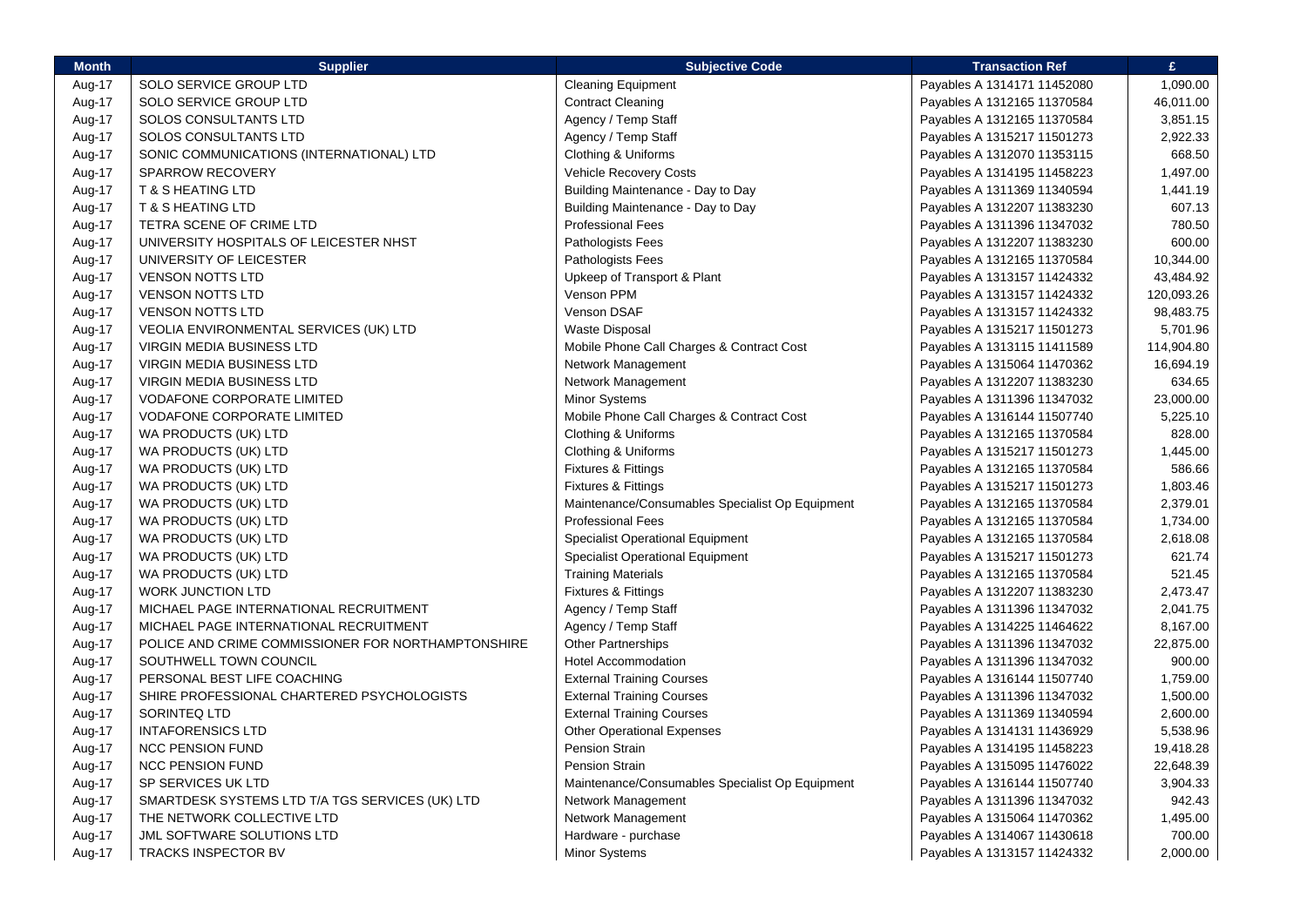| <b>Month</b> | <b>Supplier</b>                                       | <b>Subjective Code</b>                          | <b>Transaction Ref</b>      | £.         |
|--------------|-------------------------------------------------------|-------------------------------------------------|-----------------------------|------------|
| Aug-17       | CALL VISION TECHNOLOGIES LTD                          | <b>Minor Systems</b>                            | Payables A 1314131 11436929 | 8,446.65   |
| Aug-17       | <b>WATERSTONES BOOKSELLERS LTD</b>                    | <b>Books &amp; Publications</b>                 | Payables A 1315064 11470362 | 526.86     |
| Aug-17       | PROF S AL-SARRAJ                                      | Pathologists Fees                               | Payables A 1316144 11507740 | 2,100.00   |
| Aug-17       | <b>HOME OFFICE</b>                                    | <b>Forensic Analysis</b>                        | Payables A 1316144 11507740 | 324,522.70 |
| Aug-17       | VIA EAST MIDLANDS LTD                                 | <b>Other Partnerships</b>                       | Payables A 1312129 11359104 | 26,900.00  |
| Aug-17       | NORTH YORKSHIRE PCC                                   | <b>Other Partnerships</b>                       | Payables A 1313136 11417927 | 2,000.00   |
| Aug-17       | NOTTINGHAM RAPE CRISIS CENTRE                         | <b>Other Partnerships</b>                       | Payables A 1312207 11383230 | 33,392.00  |
| Aug-17       | POLICE AND CRIME COMMISSIONER FOR CHESHIRE            | <b>Collaboration service</b>                    | Payables A 1311396 11347032 | 41,358.09  |
| Aug-17       | PERFECT CIRCLE JV LTD                                 | <b>Fees Planned</b>                             | Payables A 1312129 11359104 | 4,720.50   |
| Aug-17       | HPC COMPRESSED AIR SYSTEMS                            | <b>Annual Servicing</b>                         | Payables A 1312129 11359104 | 1,231.50   |
| Aug-17       | FWP PLUMBERS NOTTINGHAM LTD                           | Building Maintenance - Day to Day               | Payables A 1313136 11417927 | 618.51     |
| Aug-17       | FWP PLUMBERS NOTTINGHAM LTD                           | Building Maintenance - Day to Day               | Payables A 1313115 11411589 | 3,853.65   |
| Aug-17       | NOTTINGHAMSHIRE AND CITY OF NOTTINGHAM FIRE AUTHORITY | Reactive Maintenance                            | Payables A 1311369 11340594 | 1,441.62   |
| Aug-17       | <b>TSW SERVICES LTD</b>                               | <b>Grounds Maintenance</b>                      | Payables A 1312207 11383230 | 550.00     |
| Aug-17       | DRIVELINE LANDROVER LTD                               | Building Maintenance - Day to Day               | Payables A 1312070 11353115 | 1,552.27   |
| Aug-17       | TRAVIS PERKINS TRADING CO LTD                         | Building Maintenance - Day to Day               | Payables A 1315064 11470362 | 843.63     |
| Aug-17       | SOUTH NOTTINGHAMSHIRE ACADEMY                         | Rent                                            | Payables A 1311396 11347032 | 2,500.00   |
| Aug-17       | BOLSOVER PROPERTIES LTD                               | Rent                                            | Payables A 1311396 11347032 | 14,012.50  |
| Aug-17       | <b>XEROX FINANCE LTD</b>                              | Service Charge                                  | Payables A 1315217 11501273 | 3,025.45   |
| Aug-17       | RUSSELL RICHARDSON & SONS LTD                         | <b>Waste Disposal</b>                           | Payables A 1311396 11347032 | 1,507.50   |
| Aug-17       | <b>SHRED STATION LTD</b>                              | <b>Waste Disposal</b>                           | Payables A 1315064 11470362 | 923.30     |
| Aug-17       | <b>LINNEX LTD</b>                                     | <b>Fixtures &amp; Fittings</b>                  | Payables A 1316144 11507740 | 1,800.00   |
| Aug-17       | DESIGNS SIGNAGE SOLUTIONS LTD                         | Vehicles - Spares                               | Payables A 1313136 11417927 | 2,520.00   |
| Aug-17       | <b>IBIX INSIGHT LLP</b>                               | <b>Professional Fees</b>                        | Payables A 1315064 11470362 | 3,000.00   |
| Aug-17       | MEHLER VARIO SYSTEM GMBH                              | Clothing & Uniforms                             | Payables A 1311396 11347032 | 2,840.00   |
| Aug-17       | <b>TAILORED IMAGE</b>                                 | Clothing & Uniforms                             | Payables A 1315161 11495215 | 4,690.00   |
| Aug-17       | <b>COONEEN AT WORK LTD</b>                            | Clothing & Uniforms                             | Payables A 1312184 11376941 | 26,591.52  |
| Aug-17       | <b>HEATH LAMBERT LTD</b>                              | Brokers & Claim Handling Fees                   | Payables A 1311396 11347032 | 7,437.00   |
| Aug-17       | <b>GMK LTD</b>                                        | Specialist Operational Equipment                | Payables A 1315095 11476022 | 1,848.00   |
| Aug-17       | AJS GROUP LTD                                         | Maintenance/Consumables Specialist Op Equipment | Payables A 1314067 11430618 | 2,368.00   |
| Aug-17       | <b>FRANCESCA BRIERLEY</b>                             | Police Dogs - purchase                          | Payables A 1314225 11464622 | 950.00     |
| Aug-17       | H C SLINGSBY PLC                                      | <b>Other Operational Expenses</b>               | Payables A 1315064 11470362 | 610.32     |
| Aug-17       | ANIMAL DOCTOR LTD                                     | Stray Animals (maintenance costs)               | Payables A 1313067 11389501 | 7,417.20   |
| Aug-17       | ANIMAL DOCTOR LTD                                     | Stray Animals (maintenance costs)               | Payables A 1315217 11501273 | 1,972.80   |
| Aug-17       | <b>KCH GARDEN SQUARE</b>                              | <b>Professional Fees</b>                        | Payables A 1313115 11411589 | 4,450.00   |
| Aug-17       | <b>OLIVER THORNE</b>                                  | Legal Costs                                     | Payables A 1315217 11501273 | 4,787.50   |
| Aug-17       | RACHEL INESON                                         | <b>Witness Expenses</b>                         | Payables A 1315217 11501273 | 1,309.74   |
| Aug-17       | <b>EXPERIAN LTD</b>                                   | <b>Professional Fees</b>                        | Payables A 1311369 11340594 | 1,606.20   |
| Aug-17       | <b>EXPERIAN LTD</b>                                   | Subscriptions                                   | Payables A 1315217 11501273 | 660.00     |
| Aug-17       | AMF BUSINESS CONSULTING LTD                           | <b>Consultants Fees</b>                         | Payables A 1314195 11458223 | 4,200.00   |
| Aug-17       | NOTTINGHAMSHIRE HEALTHCARE NHS TRUST                  | <b>Professional Fees</b>                        | Payables A 1312070 11353115 | 864.00     |
| Aug-17       | <b>ACHILLES INFORMATION LTD</b>                       | <b>Professional Fees</b>                        | Payables A 1311369 11340594 | 945.00     |
| Aug-17       | <b>EVERSHEDS LLP</b>                                  | <b>Professional Fees</b>                        | Payables A 1311396 11347032 | 3,312.90   |
| Aug-17       | <b>EVERSHEDS LLP</b>                                  | <b>Professional Fees</b>                        | Payables A 1315095 11476022 | 2,210.00   |
| Aug-17       | NSPCC REGISTERED CHARITY                              | <b>Professional Fees</b>                        | Payables A 1314225 11464622 | 664.70     |